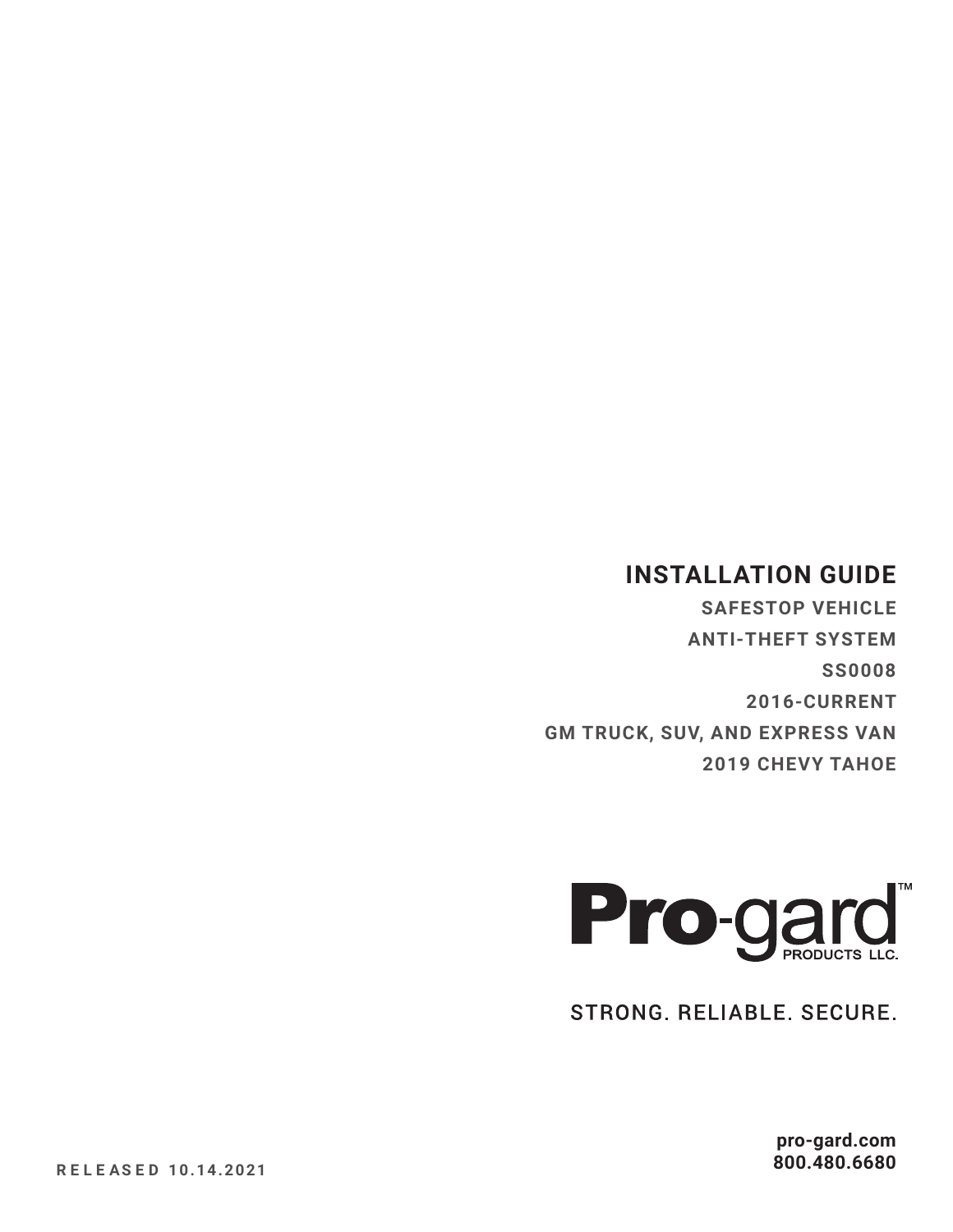# SS0008 - 2016 - Current GM Truck, SUV, & Express Van

#### **NOTE:** WIRE COLORS & PIN #'S WILL DIFFER IF WORKING WITH A CHEVY EXPRESS VAN,<br>NOTE: SO TABLES 1 & 2 SHOULD BE CONSULTED DURING INSTALLATION.  *SO TABLES 1 & 2 SHOULD BE CONSULTED DURING INSTALLATION.*

 NOTE: *WIRE COLORS & PINS WILL DIFFER ON 2019 CHEVY TAHOE, CONSULT TABLE WIRE COLORS & PINS WILL DIFFER ON 2019+ CHEVY SILVERADO, CONSULT TABLE*

#### **I. Line Location**

- A. Remove driver side kick panel and/or steering wheel column to allow for easy access.
- B. Locate ignition harness underneath the steering wheel column.
- C. Pick a location further down along the ignition harness, away from the OEM ignition plugs, and strip away the cloth insulation to isolate the five ignition wires. Be sure to have heat shrink, electrical tape, or some other insulator on hand before beginning the hardwire process, as it will be necessary to isolate the lines later on in order to prevent short-circuits. See Figure 1.
- D. Identify 4 main ignition lines:
	- 1. KEY-SENSE (which should output 12V when the key is simply inserted into the key cylinder, and is identified by a WHT/BLK wire heading into pin6 on the OEM ignition plug). See Table 1.
	- 2. ACC-RUN (which should output 12V when the key is turned to activate vehicle accessories, and is identified by a VIO/YEL wire heading into pin3 on the OEM ignition plug). See Table 1.
	- 3. RUN-START (which should output 12V when the key is turned to start then run the vehicle, and is identified by a VIO/BLK wire heading into pin2 on the OEM ignition plug). See Table 1.
	- 4. 5V REF (which should output 5V, and is identified by a WHT/VIO wire heading into pin5 on the OEM ignition plug). See Table1.
- E. Locate a constant 12V power supply that can handle a 10A circuit, but nothing greater. The main power line heading into the ignition connector should be used. It can be identified by a thicker gauge wire that has a constant 12V output. See Table 1.
- F. Locate an area on the vehicle chassis where the SS0008 module will eventually have the ground wire attached. It is not recommended that the SS0008 ground wire be shared with any other component, so common ground wires should be avoided.
- G. Locate a brake light line that gives a 12V output when the brake is pressed. This can be found on the BCM under the kick panel. See Table 2.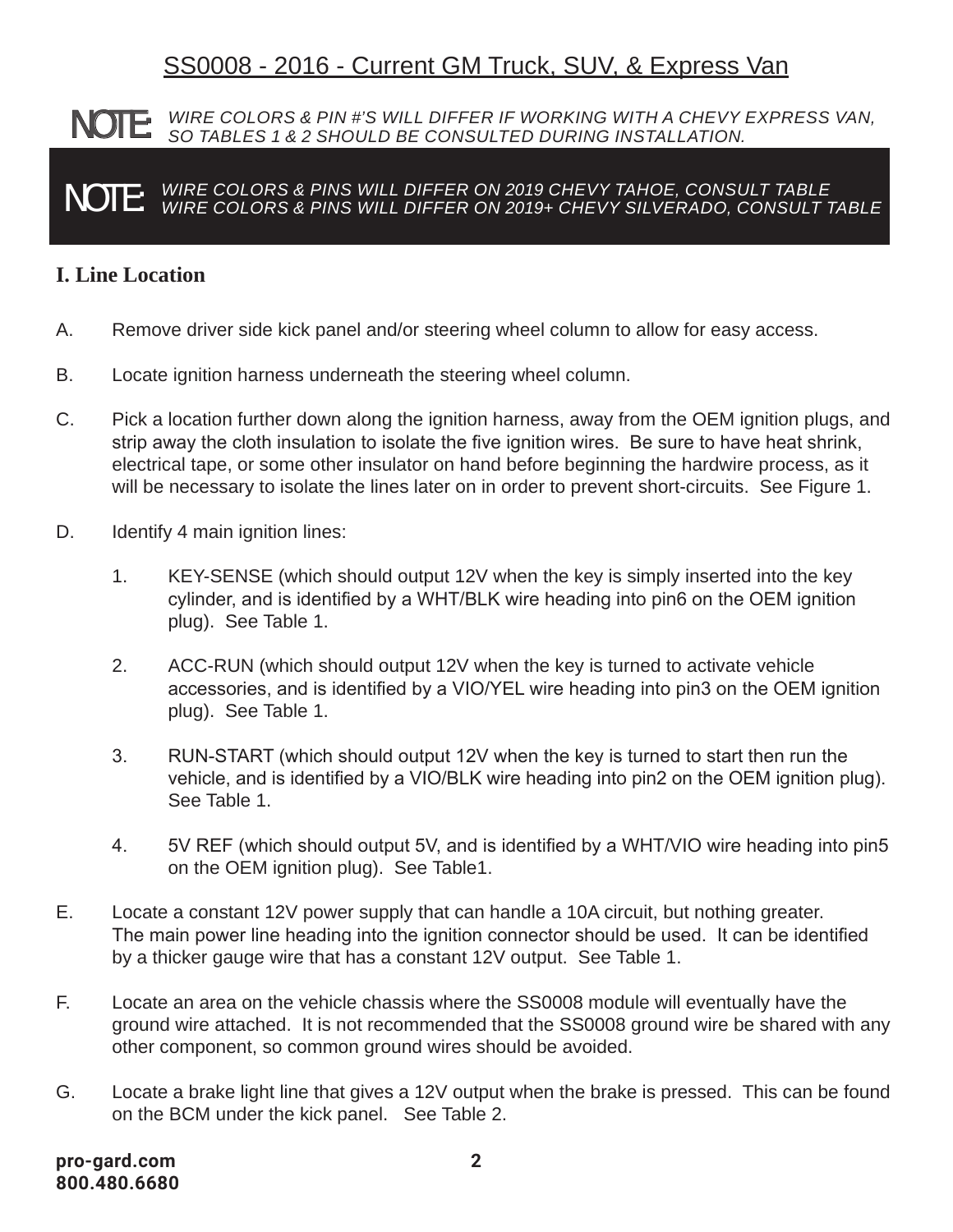- H. Locate the shift lock actuator line. This can be found on the BCM under the kick panel. See Table 2.
- I. The SS0008 provides an optional feature allowing the trunk release button to be disabled. If this feature is desired, then locate the trunk latch line that gives a 12V output when the trunk latch button is engaged. This can be found on the BCM under the kick panel. See Table 2.
- J. Once all of the aforementioned lines have been identified, disconnect the battery and wait 20 minutes for any stored capacitance to discharge.

### **II. Line Cutting & Splicing**

- A. Cut the WHT/BLK wire in the vehicle ignition line, strip both ends, and attach the WHT/BLK wire from the SS0008 to the WHT/BLK ignition line that is heading towards the steering wheel. See Figure 1.
- B. Cut the WHT/VIO wire in the vehicle ignition line, strip both ends, and attach the GRY wire from the SS0008 to the WHT/VIO ignition line that is heading towards the steering wheel. See Figure 1.
- C. Cut the VIO/YEL wire in the vehicle ignition line, strip both ends, and attach the ORG wire from the SS0008 to the VIO/YEL ignition line that is heading towards the steering wheel. See Figure 1.
- D. Cut the VIO/BLK wire in the vehicle ignition line, strip both ends, and attach the YEL/WHT wire from the SS0008 to the VIO/BLK ignition line that is heading towards the steering wheel. See Figure 1.
- E. Take the other stripped end of the WHT/BLK vehicle ignition line that is heading towards the vehicle dash and attach it to the YEL wire from the SS0008. See Figure 1.
- F. Take the other stripped end of the WHT/VIO vehicle ignition line that is heading towards the vehicle dash and attach it to the GRY wire from the SS0008. See Figure 1.
- G. Take the other stripped end of the VIO/YEL vehicle ignition line that is heading towards the vehicle dash and attach it to the WHT wire from the SS0008. See Figure 1.
- H. Take the other stripped end of the VIO/BLK vehicle ignition line that is heading towards the vehicle dash and attach it to the GRN wire from the SS0008. See Figure 1.
- I. Make sure that all individual connections have been properly insulated and secured.
- J. Cut the shift lock actuator line, and strip both ends. Attach the YELLOW wire from the SS0008 SHIFT DISABLE harness to one end of the shift lock actuator line. Attach the YELLOW/BLACK wire from the SS0008 SHIFT DISABLE harness to the other end of the shift lock actuator line (Polarity/orientation is irrelevant for this circuit). See Figure 1.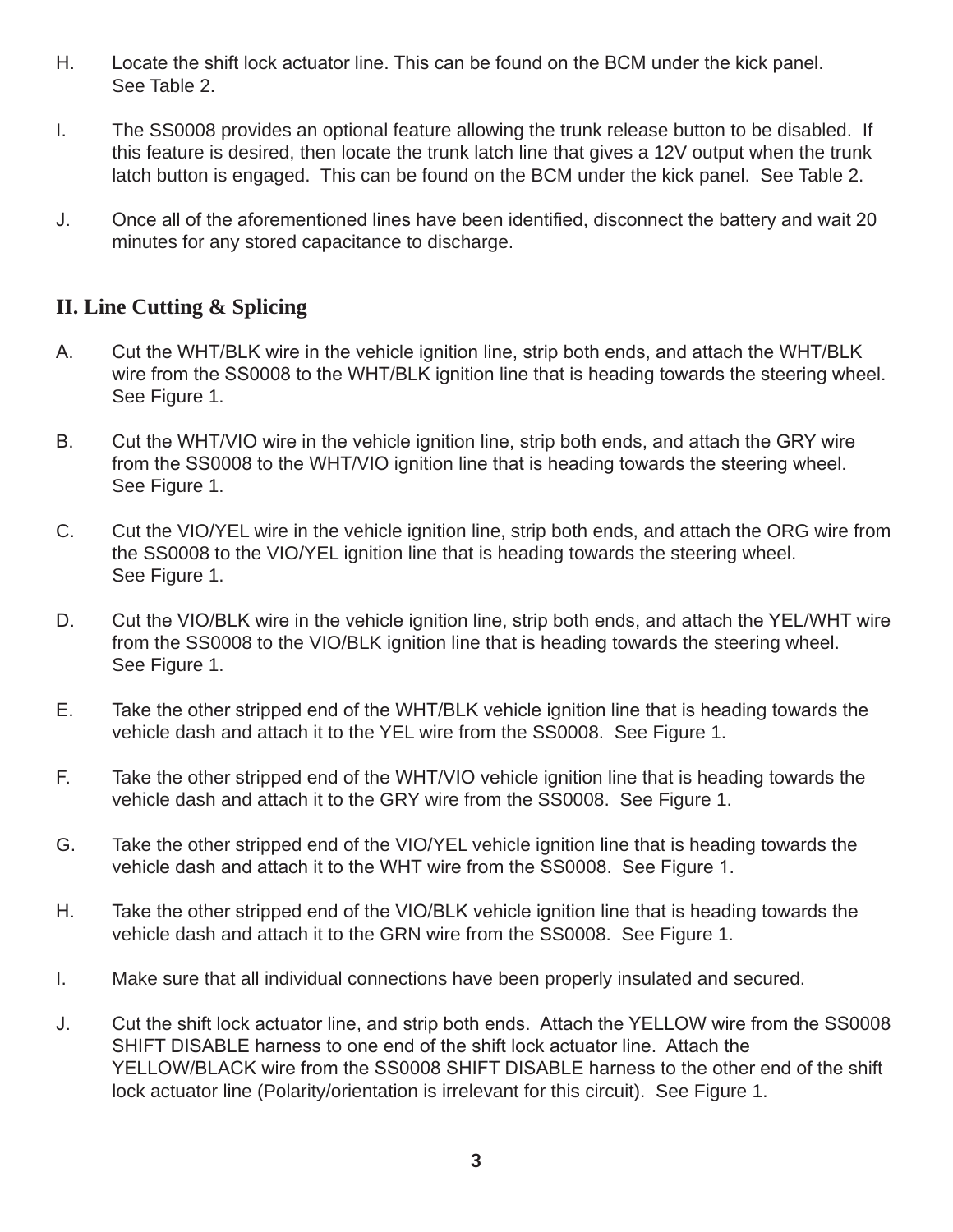- K. If the optional SS0008 trunk disable feature is going to be used, then cut the trunk latch actuator line and strip both ends. Attach the BLUE wire from the SS0008 TRUNK DISABLE harness to one end of the trunk latch actuator line. Attach the BLUE/WHITE wire from the SS0008 TRUNK DISABLE harness to the other end of the trunk latch actuator line (Polarity/ orientation is irrelevant for this circuit). See Figure 1.
- L. Splice the GREEN/WHITE wire from the SS0008 harness into the brake light line (T-tap). See Figure 1.
- M. Splice the RED wire from the SS0008 harness into the constant 12V ignition power supply (T-tap). See Figure 1.
- N. If there is a desire to use the optional SS0008 gunlock output wire, then simply attach the BROWN SS0008 wire to the gunlock timer input wire (see gunlock timer installation manual for details). If this feature is not needed, simply cap off the BROWN wire with heat shrink or another type of wire insulator. See Figure 1.
- O. Attach the BLACK wire from the SS0008 harness to the isolated vehicle chassis point. See Figure 1.

#### **III. Testing**

- A. Reconnect the battery.
- B. Test SS0008 for full functionality:
	- SS0008 unit test:
		- 1. Start vehicle.
		- 2. Turn SS0008 toggle switch on (red LED illuminated).
		- 3. Turn key to off and remove from ignition switch. Vehicle should keep running.
		- 4. Turn SS0008 toggle switch off (red LED not illuminated). Vehicle should shut down.
	- SS0008 brake pedal override:
		- 1. Start vehicle.
		- 2. Turn SS0008 toggle switch on (red LED illuminated).
		- 3. Turn key to off and remove from ignition switch. Vehicle should keep running.
		- 4. Depress brake. Vehicle should shut down.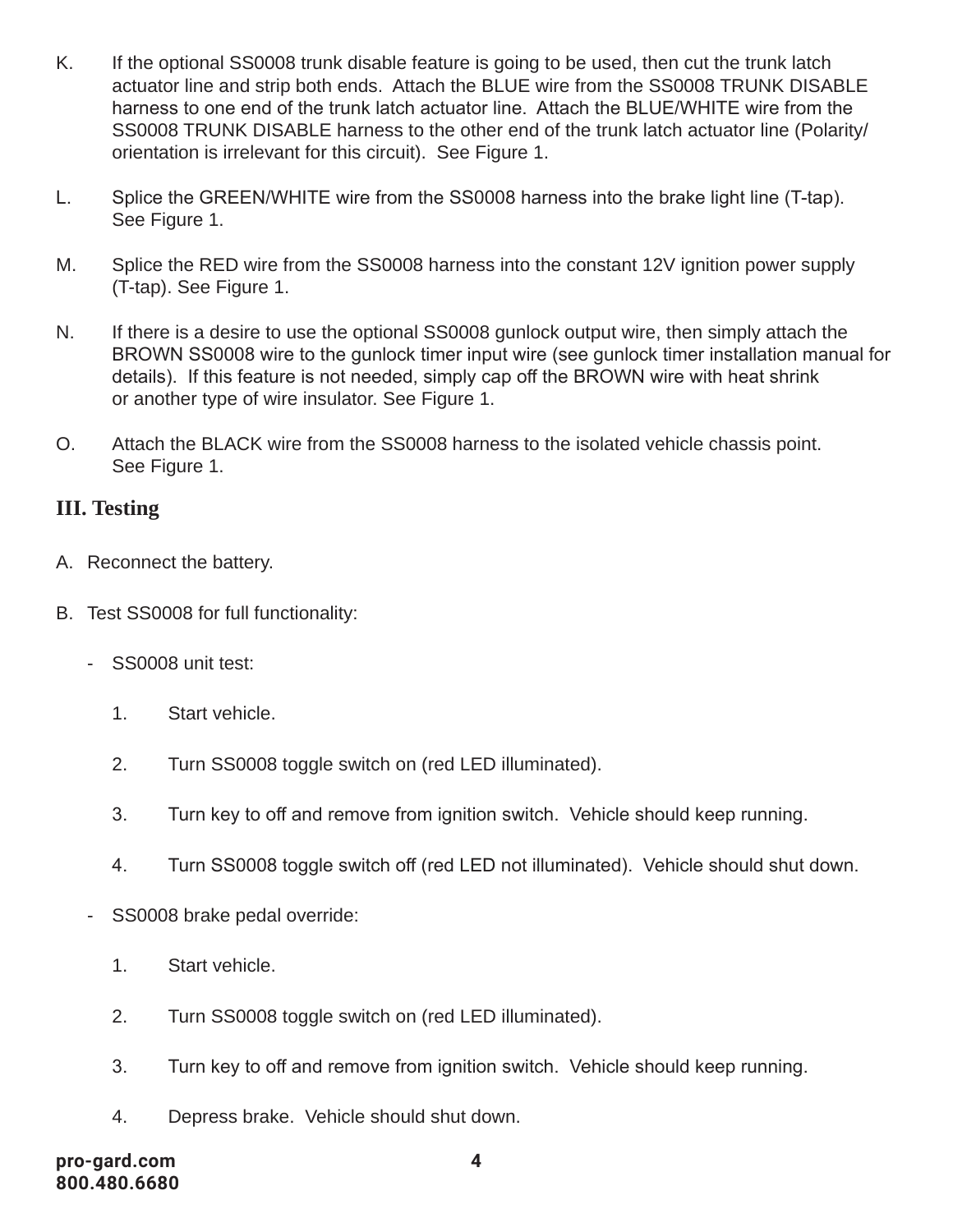- SS0008 gun lock override:
	- 1. Start vehicle.
	- 2. Turn SS0008 toggle switch on (red LED illuminated).
	- 3. Activate momentary switch for gunlock. Gunlock should disengage for 8 seconds, before reengaging.
	- 4. Turn key to off and remove from ignition switch, and immediately activate momentary switch for gunlock. Gunlock should disengage for 8 seconds, before reengaging. After that, the gunlock should not be able to disengage anymore until the key is reinserted back into the ignition.
- SS0008 trunk disable override:
	- 1. Start vehicle.
	- 2. Turn SS0008 toggle switch on (red LED illuminated).
	- 3. With keys in ignition, activate the trunk release latch. Trunk should release.
	- 4. Close trunk.
	- 5. Remove keys from ignition. While vehicle is still running, try activating the trunk release hatch. Trunk should not release.
- C. After successful test verification, it is recommended that the SS0008 module be mounted securely to a solid location in or around the steering column. A 3<sup>2</sup> hole will need to be drilled in order to mount the SS0008 toggle switch, preferably in a location where the toggle switch will be in plain view on a cosmetically friendly surface. Harnesses should be coiled and secured away from any sharp metallic edges.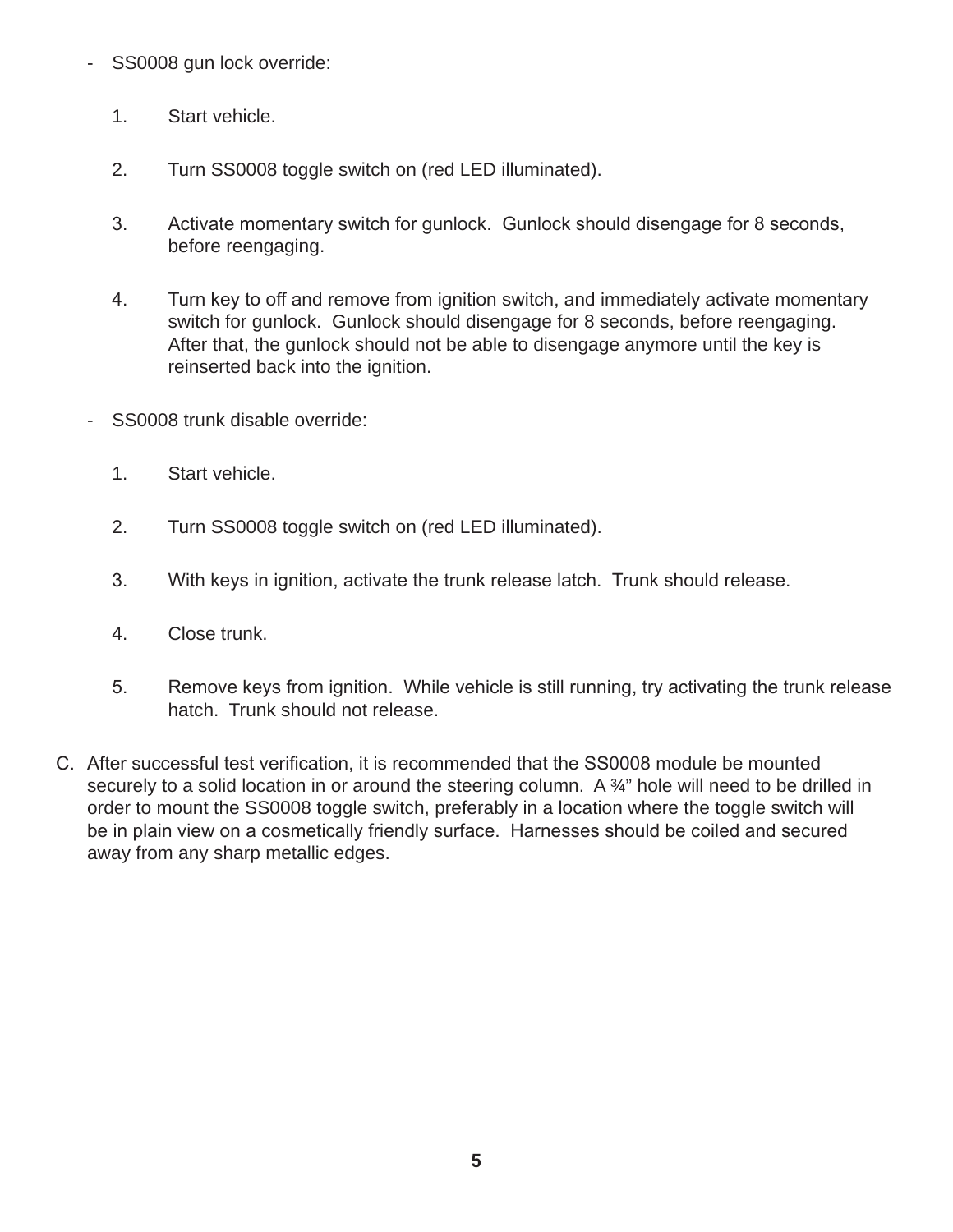



**pro-gard.com 800.480.6680**